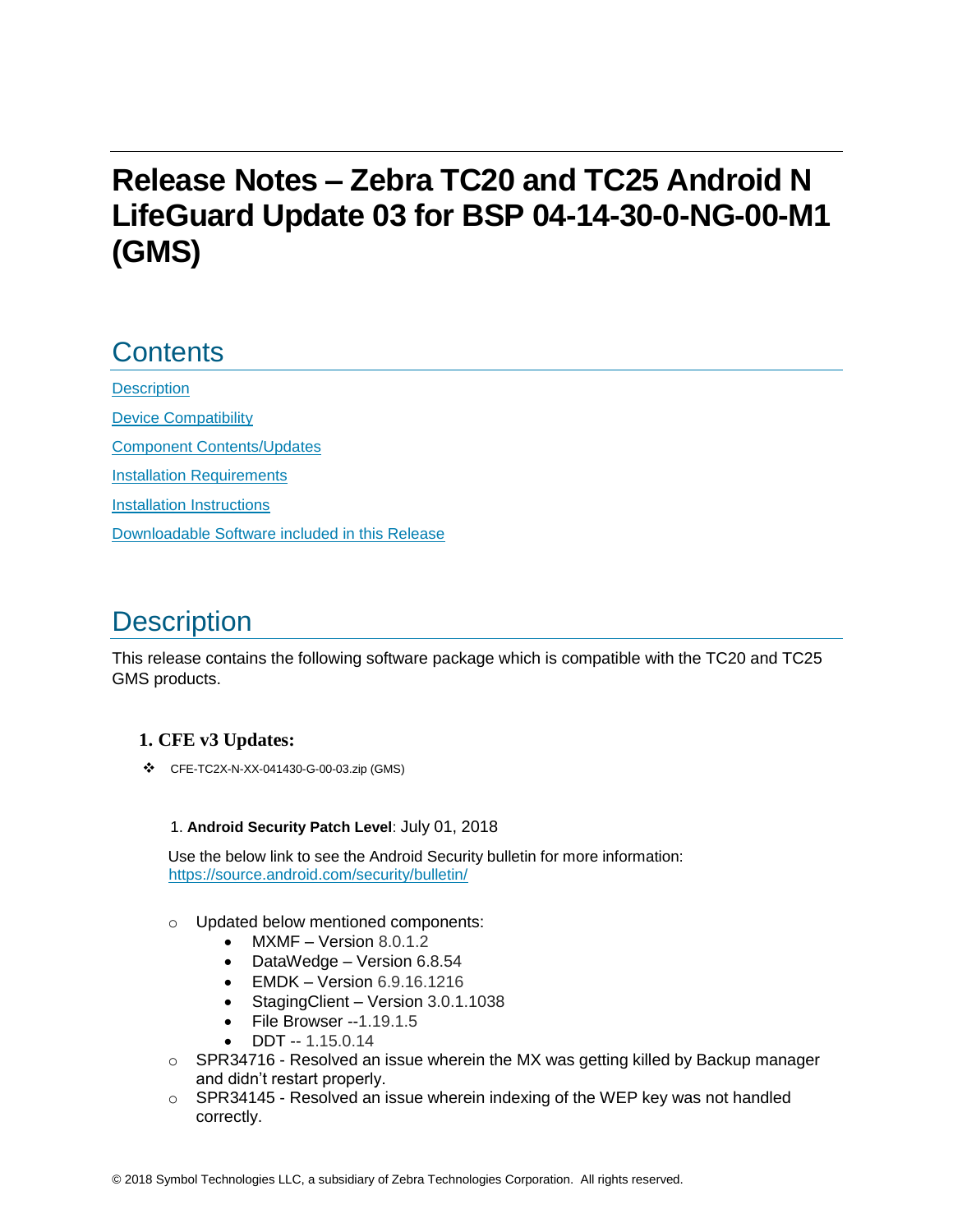$\circ$  SPR34429 - Resolved an issue wherein failed to emit scan beam if the application was launched during device suspend.

#### **2. CFE v2 Updates:**

❖ CFE-TC2X-N-XX-041430-G-00-02.zip (GMS)

#### 1. **Android Security Patch Level**: June 01, 2018

Use the below link to see the Android Security bulletin for more information: <https://source.android.com/security/bulletin/>

- o Updated below mentioned components:
	- MXMF Version 8.0.0.10
	- DataWedge Version 6.8.50
	- EMDK Version 6.9.16.1216
	- Staging Client Version 3.0.1.1037
	- File Browser --1.19.1.5
	- DDT -- 1.15.0.14
- $\circ$  SPR33671 Resolved an issue wherein user was unable to create WIFI profile with username as backslash followed by number
- $\circ$  SPR34267 Resolved an issue wherein the device was failed to enable USB debugging when a barcode was scanned.
- $\circ$  SPR33862 Resolved an issue wherein the Screen Time off settings using Display manager CSP was not working.
- $\circ$  SPR34145 Resolved an issue wherein indexing of the WEP key was not handled correctly.
- $\circ$  SPR33973 Resolved an issue wherein erroneously loading default profile by providing feature to ignore disabled profiles in DataWedge
- o SPR33848 Added support to included category field in intent profile in StageNow.
- $\circ$  SPR34189 Resolved an issue wherein low ram and oom limit adjustments to provide more free memory.
- $\circ$  SPR33639 Resolved an issue wherein the customer app install and launch during device sleep state and device stop emitting scan beam after awake from suspend.
- $\circ$  SPR33876 Resolved an issue wherein Display Timeout was unable set via StageNow
- $\circ$  SPR33607 Resolved an issue where few fresh devices were unable to stage after unbox the device.
- $\circ$  SPR33538 Resolved an issue wherein the Scanner beam stuck off and No LED beam while pressing scanner button.
- $\circ$  SPR33977 Resolved an issue wherein Time Zone setting through StageNow profile was not working.
- $\circ$  SPR33981 Resolved an issue Czech Republic Regulatory Country could not be set using Wifi config profile.
- $\circ$  SPR33799 Resolved an issue wherein DataWedge was sending char 10 instead of char 13.
- $\circ$  SPR34858 Resolved as issue wherein incorrect retry count was being shown when incorrect SIM PIN was entered on certain SIM cards.
- $\circ$  SPR31491- Resolved an issue wherein device not able to stage devices from manufacturing with StageNow.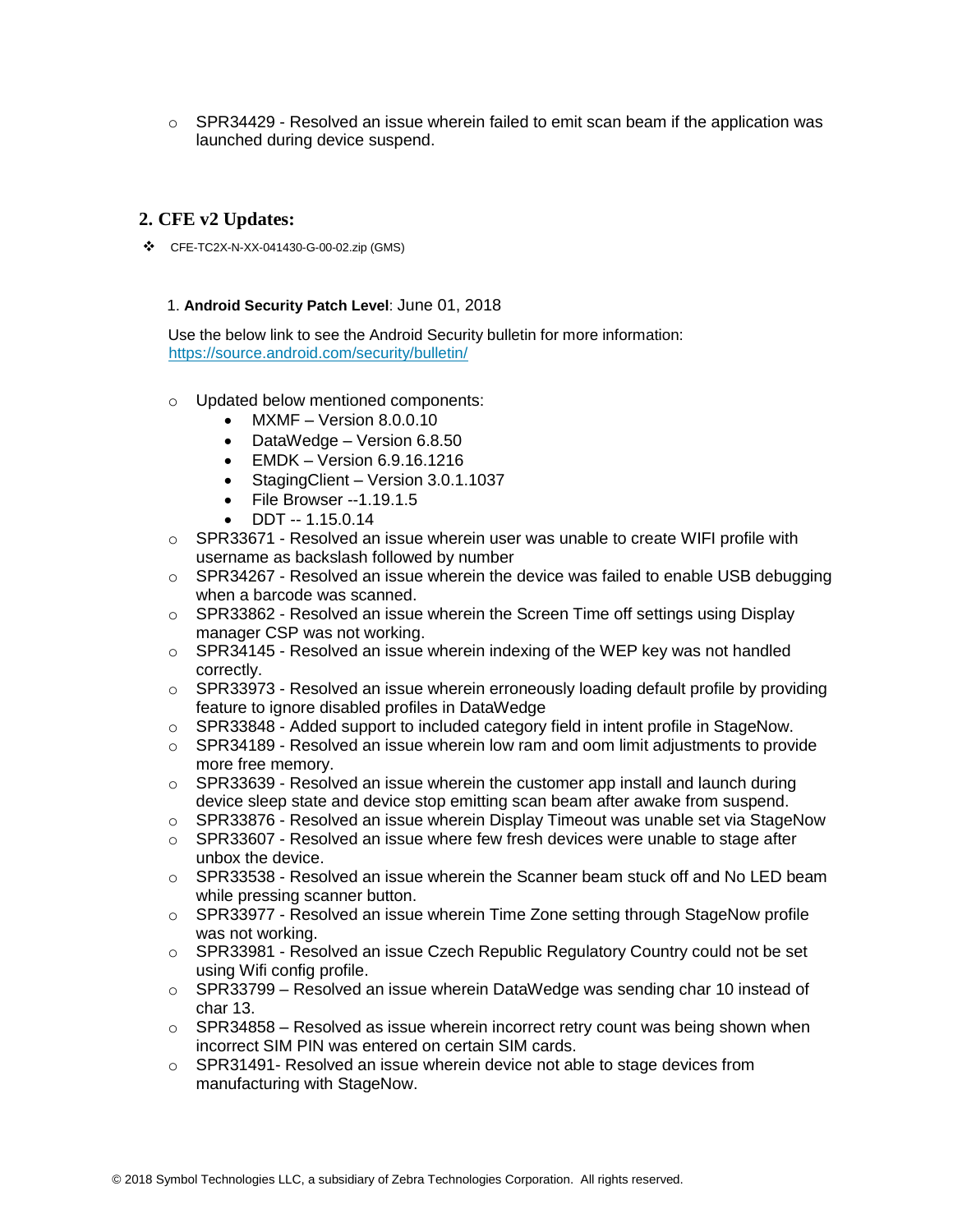# <span id="page-2-0"></span>Device Compatibility

This software release has been approved for Android TC20 Nougat GMS models mentioned below.

| <b>Device</b>          | <b>Operating System</b>                                         |
|------------------------|-----------------------------------------------------------------|
| TC200J-10C112A6        | Android N GMS ROW - EMEA, LATAM,<br>APAC & Canada               |
| TC200J-10C112US        | Android N GMS US Only                                           |
| TC200J-10A111US        | Android N GMS US Only                                           |
| TC200J-10A111A6        | Android N GMS ROW - EMEA, LATAM,<br>APAC & Canada               |
| TC200J-10C213A6        | Android N GMS ROW - EMEA, LATAM,<br>APAC & Canada (Premium SKU) |
| TC200J-10C213US        | Android N GMS US Only (Premium SKU)                             |
| TC200J-10A111TN        | Android N GMS TUNISIA Only                                      |
| TC200J-10C112TN        | Android N GMS TUNISIA Only                                      |
| TC200J-10C213IA        | Android N GMS INDIA (Premium SKU)                               |
| TC200J-10C112IA        | Android N GMS INDIA                                             |
| TC200J-10A111IA        | Android N GMS INDIA                                             |
| TC200J-1KC111A6        | Android N GMS ROW EMEA, LATAM, APAC<br>& Canada (Keyboard SKU)  |
| TC200J-1KC111IA        | Android N GMS INDIA (Keyboard SKU)                              |
| <b>TC200J-1KC111TN</b> | Android N GMS TUNISIA (Keyboard SKU)                            |
| <b>TC200J-1KC111US</b> | Android N GMS US (Keyboard SKU)                                 |

This software is also approved for Android TC25 Nougat GMS models mentioned below

| <b>Device</b>   | <b>Operating System</b>         |
|-----------------|---------------------------------|
| TC25AJ-10C102A6 | Android N GMS ROW - EMEA        |
| TC25AJ-10B101A6 | Android N GMS ROW - EMEA        |
| TC25BJ-10C102A6 | Android N GMS ROW - EMEA & APAC |
| TC25BJ-10B101A6 | Android N GMS ROW - EMEA & APAC |
| TC25BJ-10C102IA | Android N GMS ROW - INDIA       |
| TC25BJ-10B101IA | Android N GMS ROW - INDIA       |
| TC25BJ-10C102BR | Android N GMS ROW - BRAZIL      |
| TC25BJ-10B101BR | Android N GMS ROW - BRAZIL      |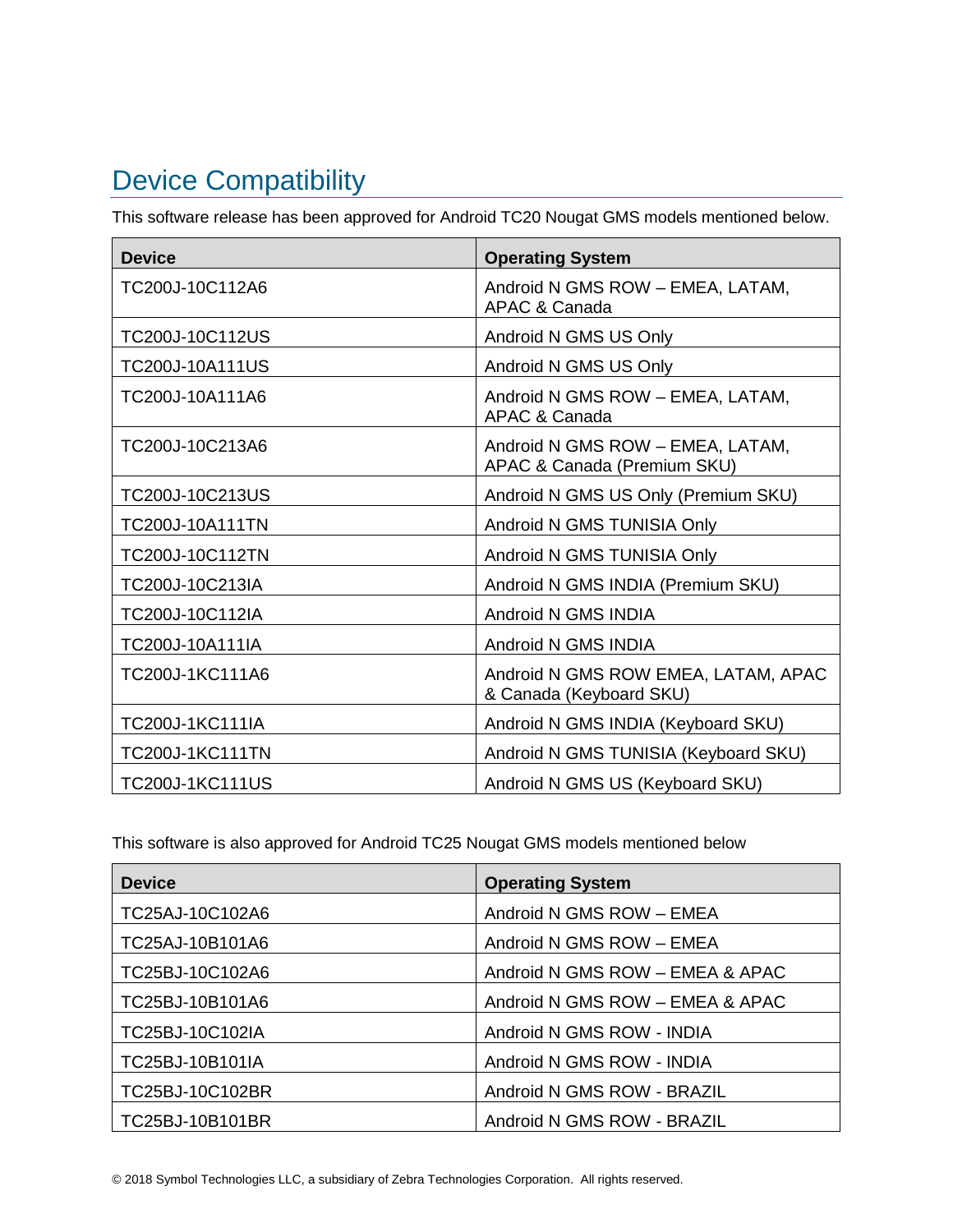| TC25BJ-10C102TN        | Android N GMS ROW - TUNISIA      |
|------------------------|----------------------------------|
| <b>TC25BJ-10B101TN</b> | Android N GMS ROW - TUNISIA      |
| TC25BJ-10C102JP        | Android N GMS ROW - JAPAN        |
| TC25BJ-10B101JP        | Android N GMS ROW - JAPAN        |
| TC25AJ-10C102US        | Android N GMS NORTH AMERICA - US |
| TC25AJ-10B101US        | Android N GMS NORTH AMERICA - US |
| TC25BJ-10B101ID        | Android N GMS ROW - INDONESIA    |
| TC25BJ-10C102ID        | Android N GMS ROW - INDONESIA    |

# <span id="page-3-0"></span>Component Contents/Updates

| <b>Component / Description</b> | <b>Version</b>              |
|--------------------------------|-----------------------------|
| <b>Product Build Number</b>    | 04-14-30-0-NG-00-M1-U03-STD |
| Device Patch Version           | 3                           |
| Android Version                | 7.1.2                       |
| Wi-Fi                          | FUSIONLITE QA 1 0.0.0.017 N |

## <span id="page-3-1"></span>Installation Requirements

### HW Requirements

- Windows PC running Windows 7/10 32/64 bits
- USB Type C Cable
- Micro SD Card with at least 2GB capacity (optional)

### SW Requirements

Please make sure following components are installed on your computer before commencing OS installation.

- Zebra Android USB Driver V2.2 or higher
- Android Debug Bridge version 1.0.39 or higher
- TC20/TC25 GMS Android OS Release Images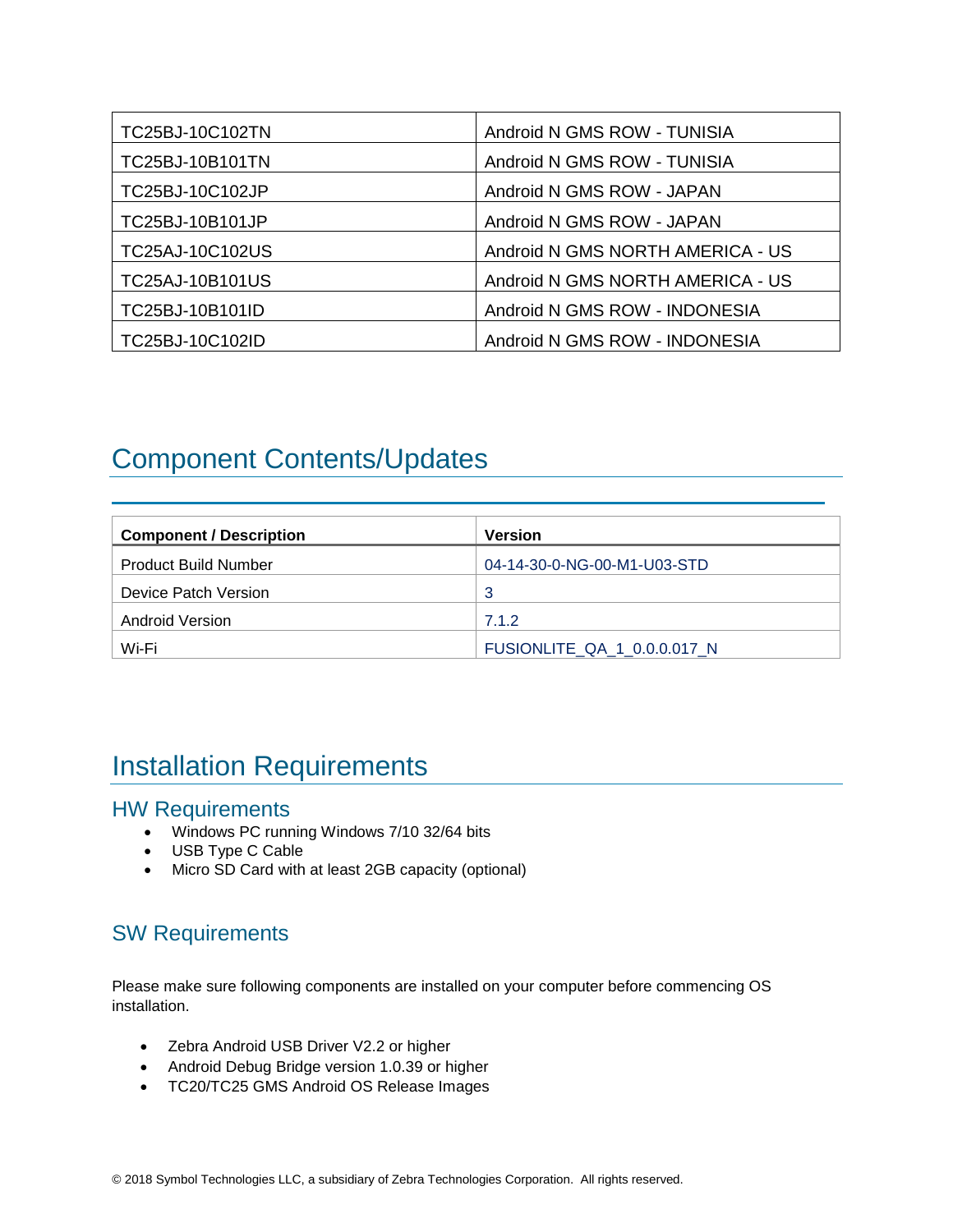### Image Compatibility

To use this Update, the terminal must have the BSP 04-14-30-0-NG-00-M1 installed as the baseline OS.

## <span id="page-4-0"></span>Installation Instructions

### Using the "adb sideload" method

### **Assumptions**

- 1. ADB installed on PC
- 2. TC20/TC25 has Developer options enabled
- 3. USB debugging ON

#### Procedure

- 1. Plug the TC20/TC25 into the USB & Charging Cable and then the Cable to the PC. If you have a Cradle with USB connectivity, connect it now.
- 2. You may need to pull down notification bar, and tap on the notification which says, "USB charging this device", and change it to "Transfer files".
- 3. Open Command Prompt on PC, run "adb devices" and check to see if you can see the device's serial number… If yes, proceed… if not you will need to get the PC set up with the proper drivers or install an External SD Card.
- 4. You may also get a pop up on your PC (Win 7) that you will be connected as a Portable Media Player… this can be ignored.
- 5. Entering Recovery Mode
	- a. Choice 1: In Command Prompt, type "adb reboot recovery" and click enter.
	- b. Choice 2:
		- i. Reboot and hold PTT key
- ii. When Zebra Technologies logo appears on the screen Release the PTT Key
- 6. Your TC20/TC25 will reboot and take you to Android Recovery screen.
- 7. To select Sideload Method
	- a. Use the Volume + and to highlight, "Apply update from ADB" and press the Power Key to select it
- 8. With your Command Prompt, open, type "adb sideload" and add a space and then drag and drop the zip file which you want to apply to the device and press enter.
	- a. When the file download starts, the command window will show progress with a percentage completed.
	- b. Device display will show a series of messages indicating it is downloading, verifying and installing the image on to the device.
- 9. After successful update, the device will auto reboot and you see Zebra on top and POWERED BY android at the bottom and after about 10 second will transition to the TC20/TC25 Touch Computer splash screen with 5 dancing white dots at bottom… it will stay at this screen for up to 4 minutes and then present the "Welcome Screen".
- 10. To make sure the OS Patch Update took place, once the initial setup is complete;
	- a. Go to "Settings" and scroll down to "About phone" and look at the "Build number". It should state "04-14-30-0-NG-00-M1-U03-STD" and the Patch Version should indicate as "3".
- 11. Now you are all set to use your TC20/TC25.